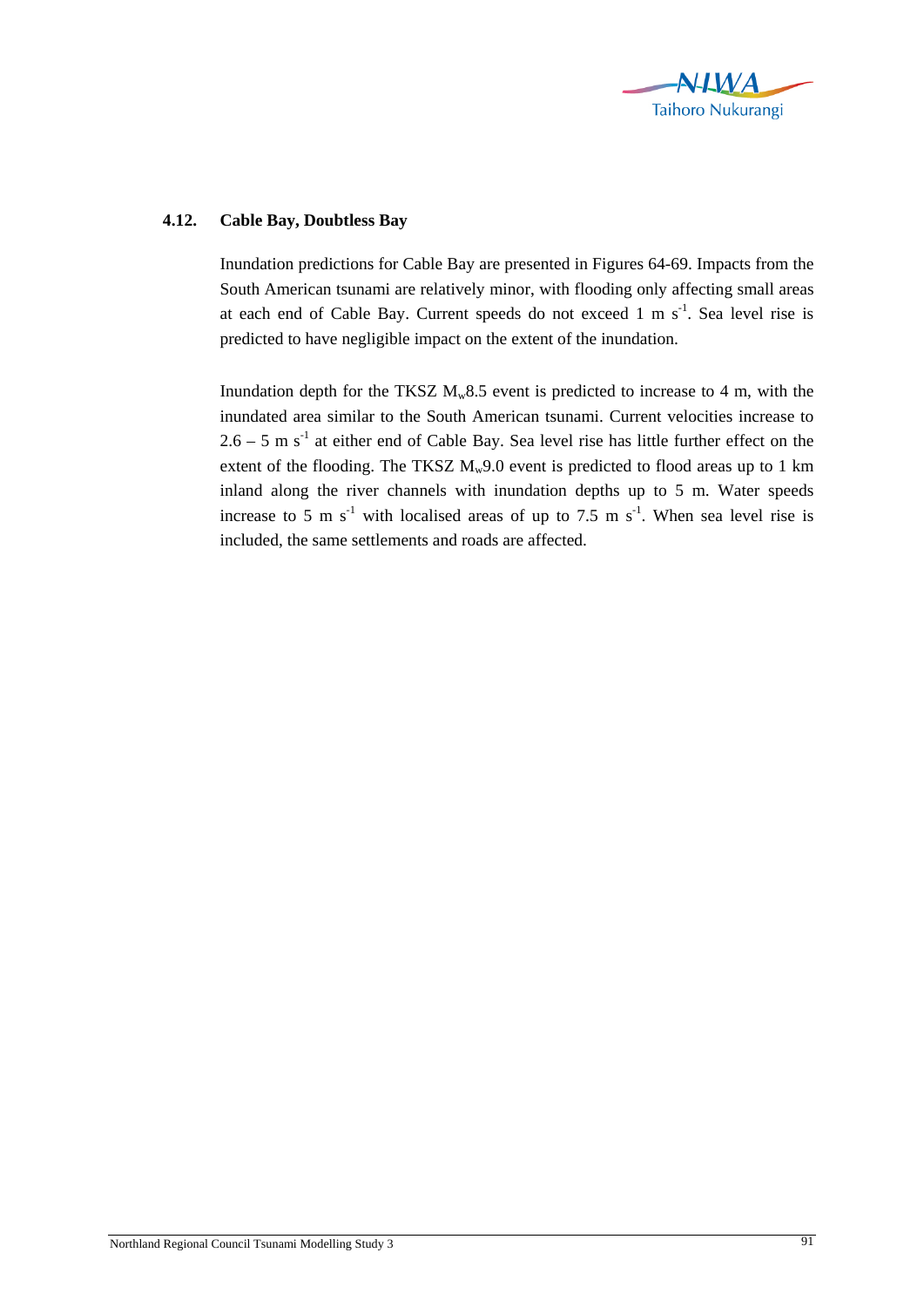





**Figure 64: Cable Bay, Doubtless Bay: Maximum inundation speed (upper) and depth (lower) plots for the South American tsunami scenario at MHWS (to extent of LiDAR).**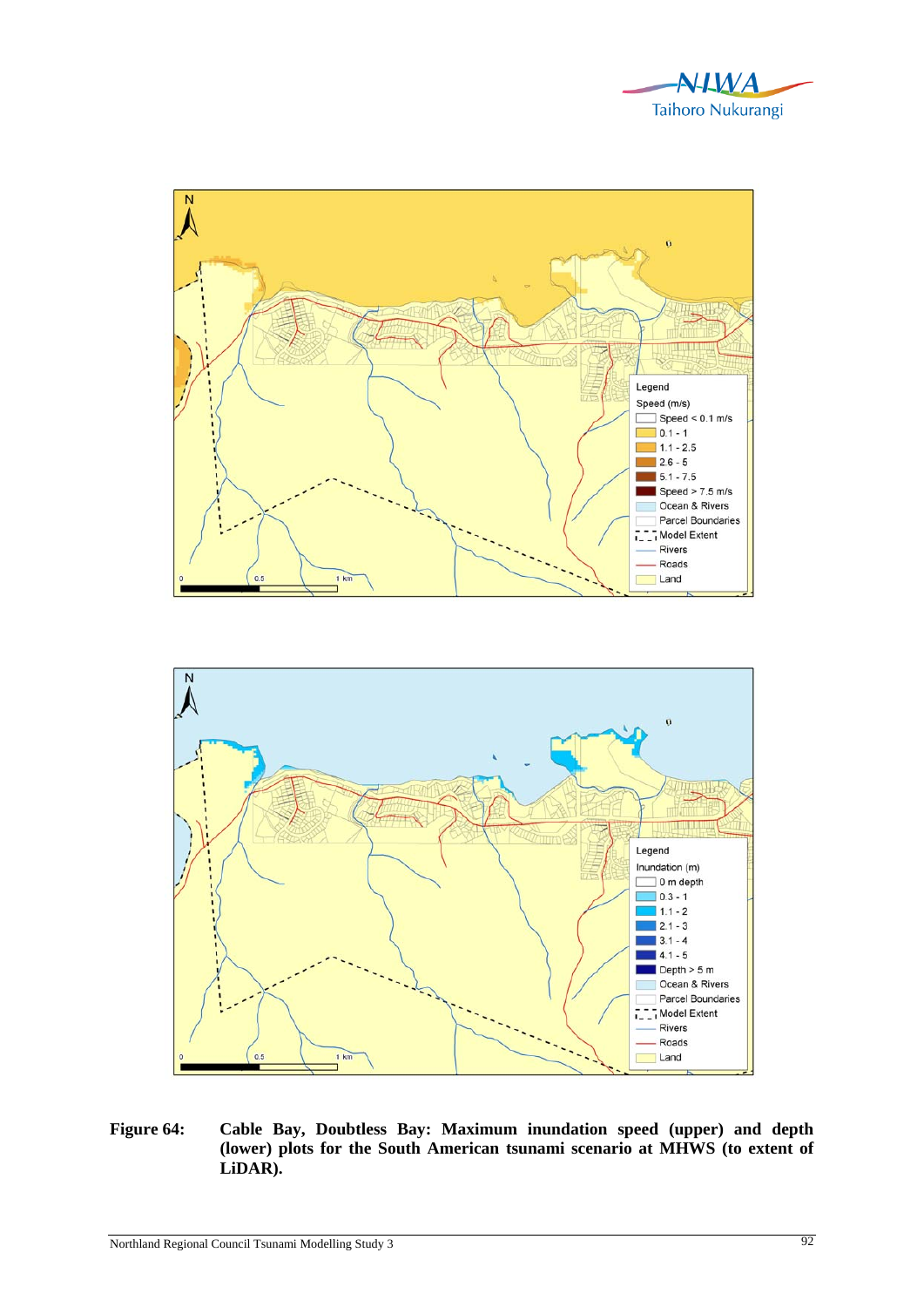





**Figure 65: Cable Bay, Doubtless Bay: Maximum inundation speed (upper) and depth (lower) plots for the South American tsunami scenario at MHWS + 50cm (to extent of LiDAR).**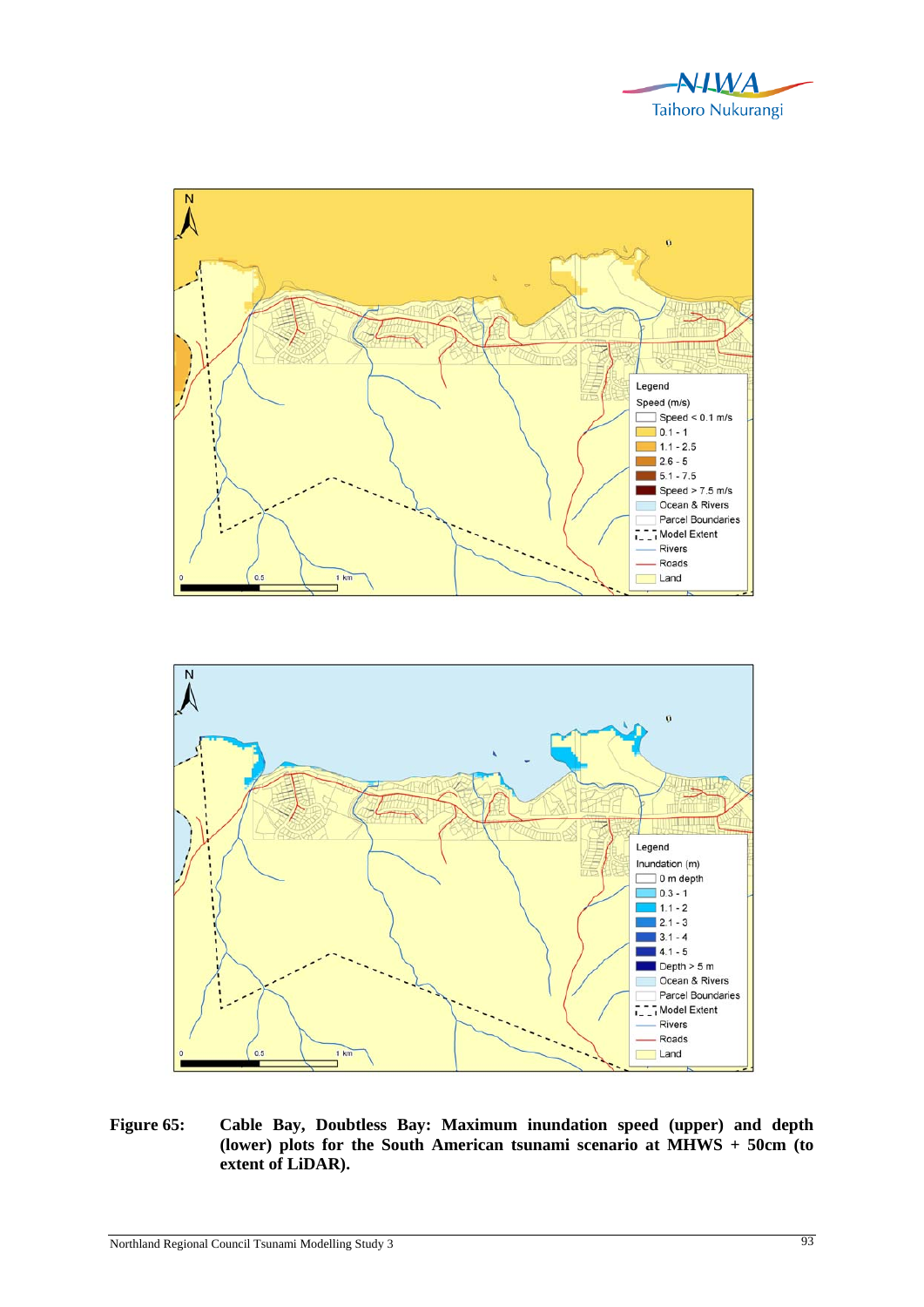





**Figure 66: Cable Bay, Doubtless Bay: Maximum inundation speed (upper) and depth (lower) plots for the Mw8.5 Tonga-Kermadec subduction zone scenario at MHWS (to extent of LiDAR).**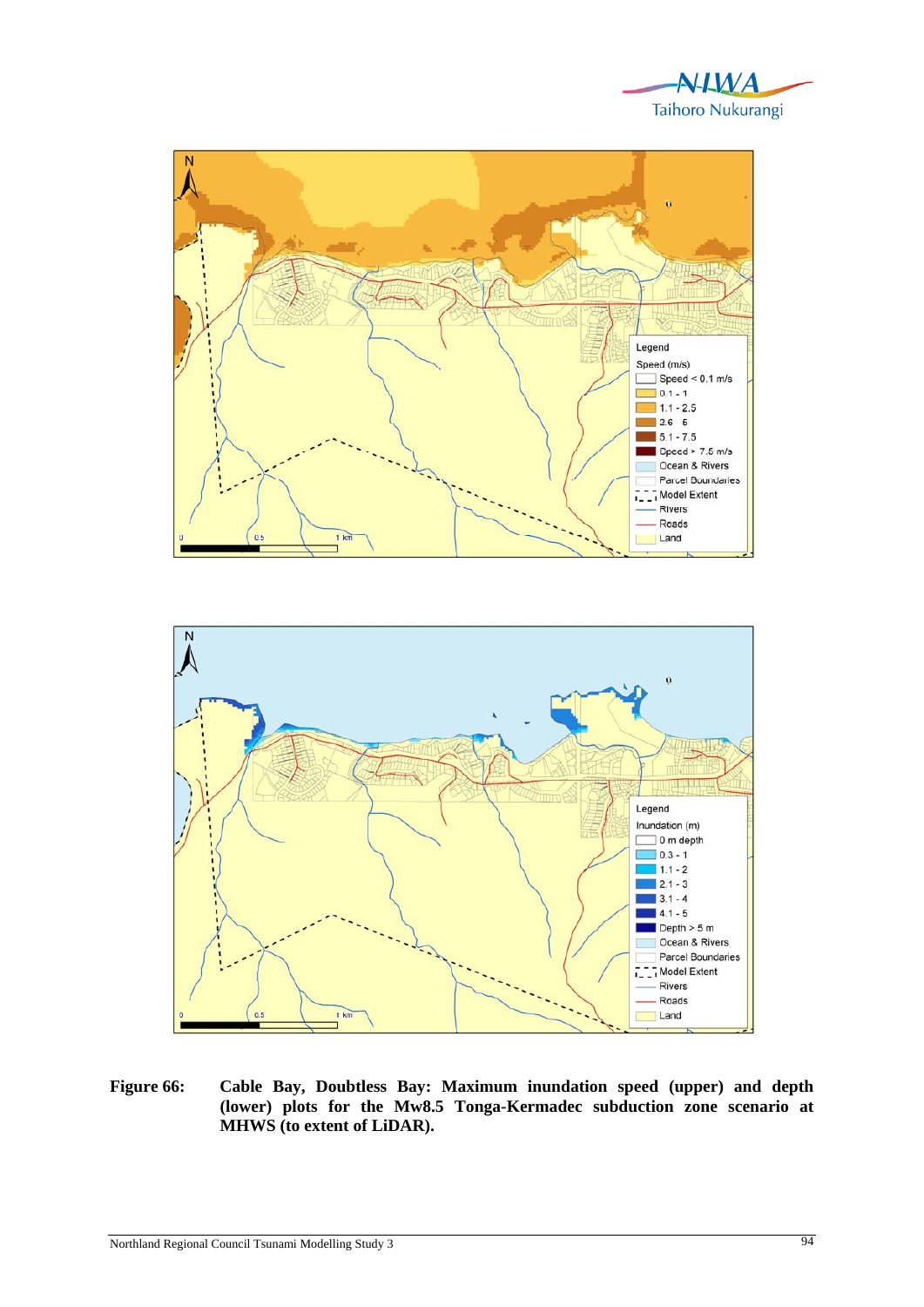





**Figure 67: Cable Bay, Doubtless Bay: Maximum inundation speed (upper) and depth (lower) plots for the Mw8.5 Tonga-Kermadec subduction zone scenario at MHWS + 50cm (to extent of LiDAR).**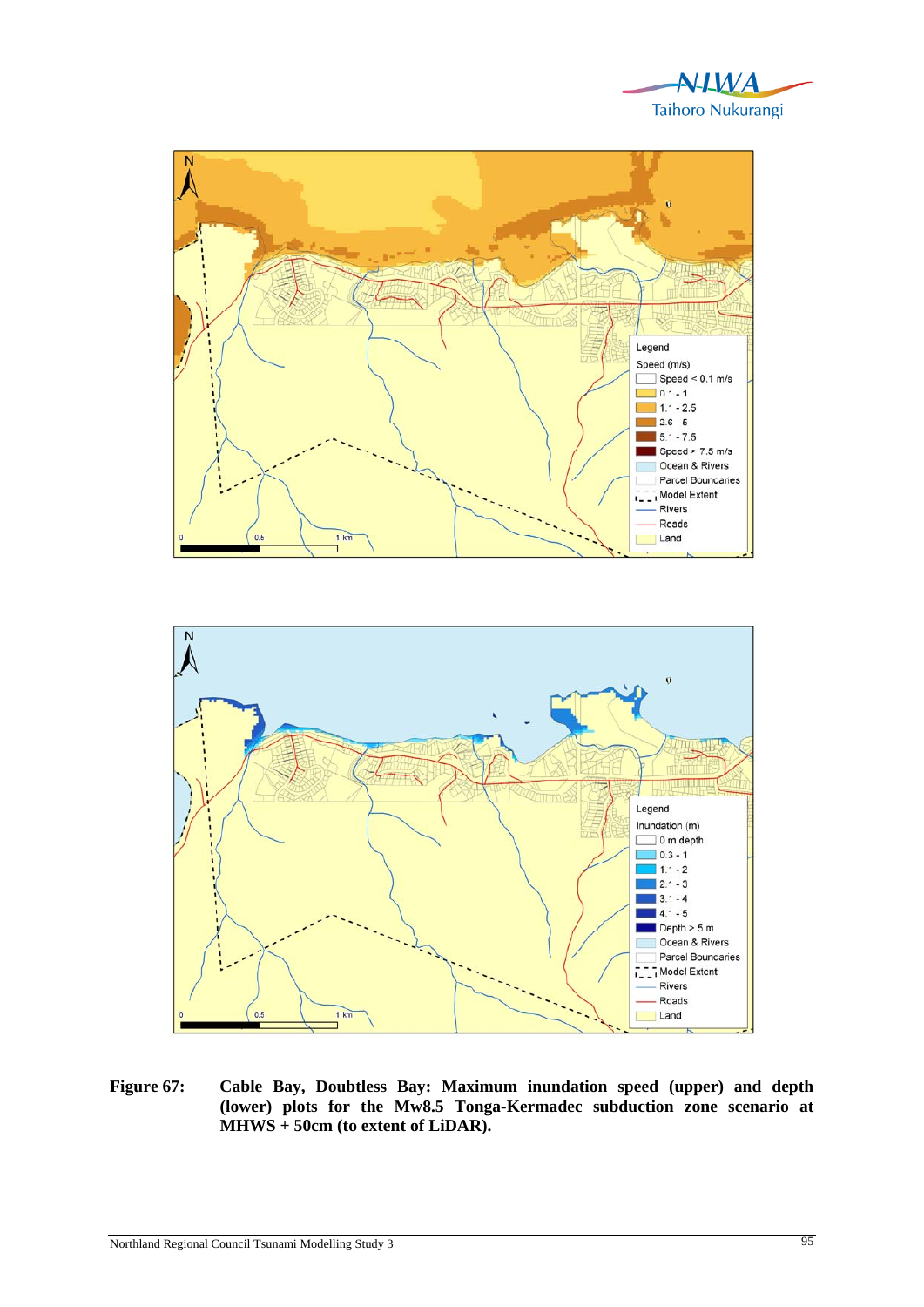





**Figure 68: Cable Bay, Doubtless Bay: Maximum inundation speed (upper) and depth (lower) plots for the Mw9.0 Tonga-Kermadec subduction zone scenario at MHWS (to extent of LiDAR).**